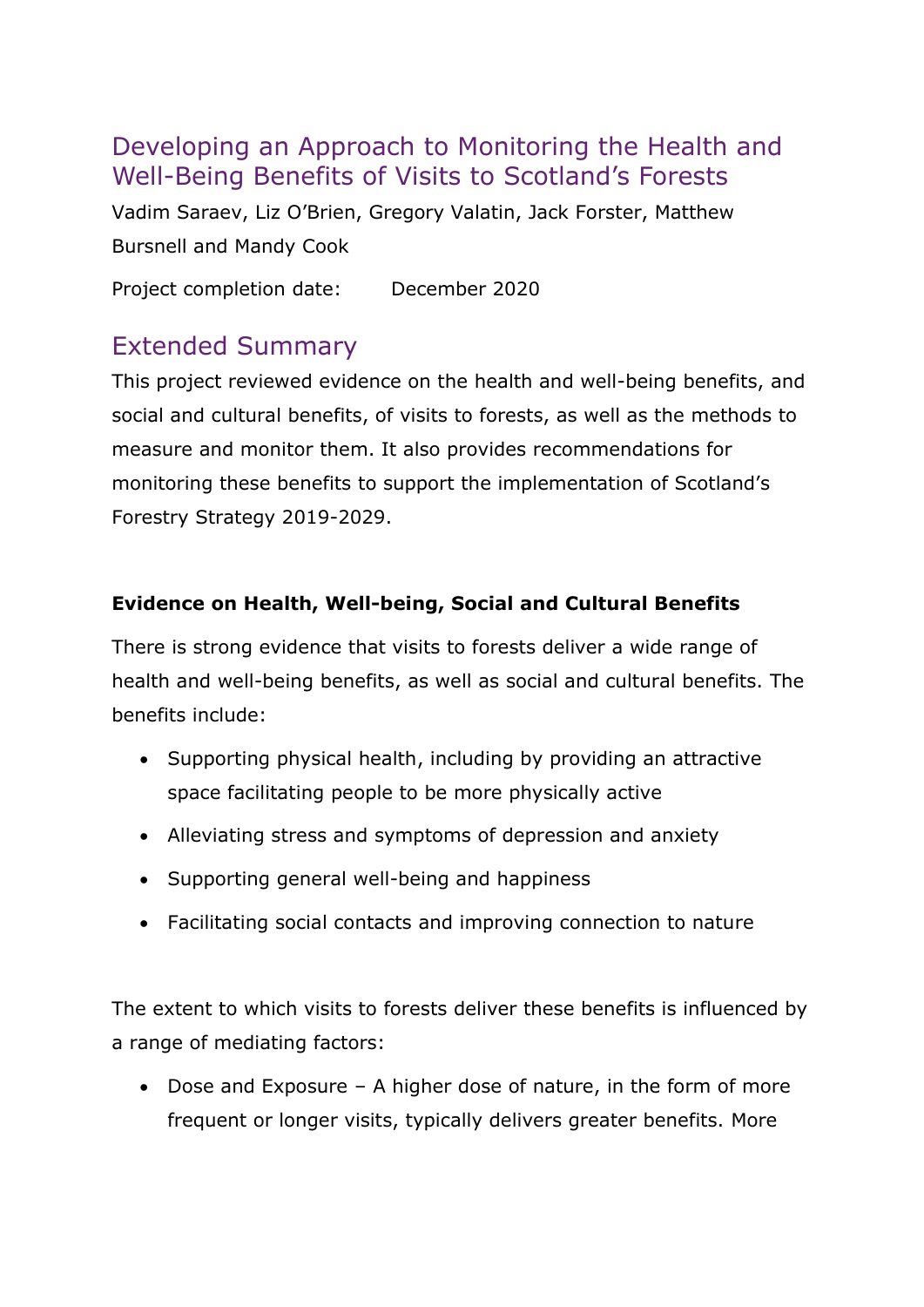vigorous activities, such as brisk walking, cycling or jogging, deliver greater physical health benefits.

- Forest Characteristics More biodiverse locations can provide greater well-being and immune response benefits.
- Individual circumstances and characteristics societal, socioeconomic, cultural and environmental conditions can affect factors such as health status and income. These in turn can affect how strongly an individual responds to nature and the mental health and well-being benefits obtained.

### **Measuring Health, Well-being, Social and Cultural Benefits**

There is significant overlap between the domains of health. Mental health is important for supporting physical health and vice versa. However, single indicators to measure overall health are often focused towards physical health and can fail to capture fully the importance of mental health and well-being. The use of multiple indicators covering different health domains is best in quantifying the diverse health benefits and to provide a more comprehensive understanding.

There is no consensus on what constitutes 'gold-standard' indicators to use for different benefits and contexts. However, cost-effectiveness, specific policy needs, and the extent to which an indicator captures a broad conceptualisation of its health domain make certain health metrics more suitable than others. Recommended indicators for monitoring the implementation of Scotland's Forestry Strategy include:

- Physical Activity (PA) Levels these are closely aligned to physical health, are comparable across activities and feature prominently in this field. There is also emerging research on monetising physical health benefits based on PA levels.
- Life Satisfaction this is widely used and is a key component of the Office for National Statistics' recommended well-being measures. It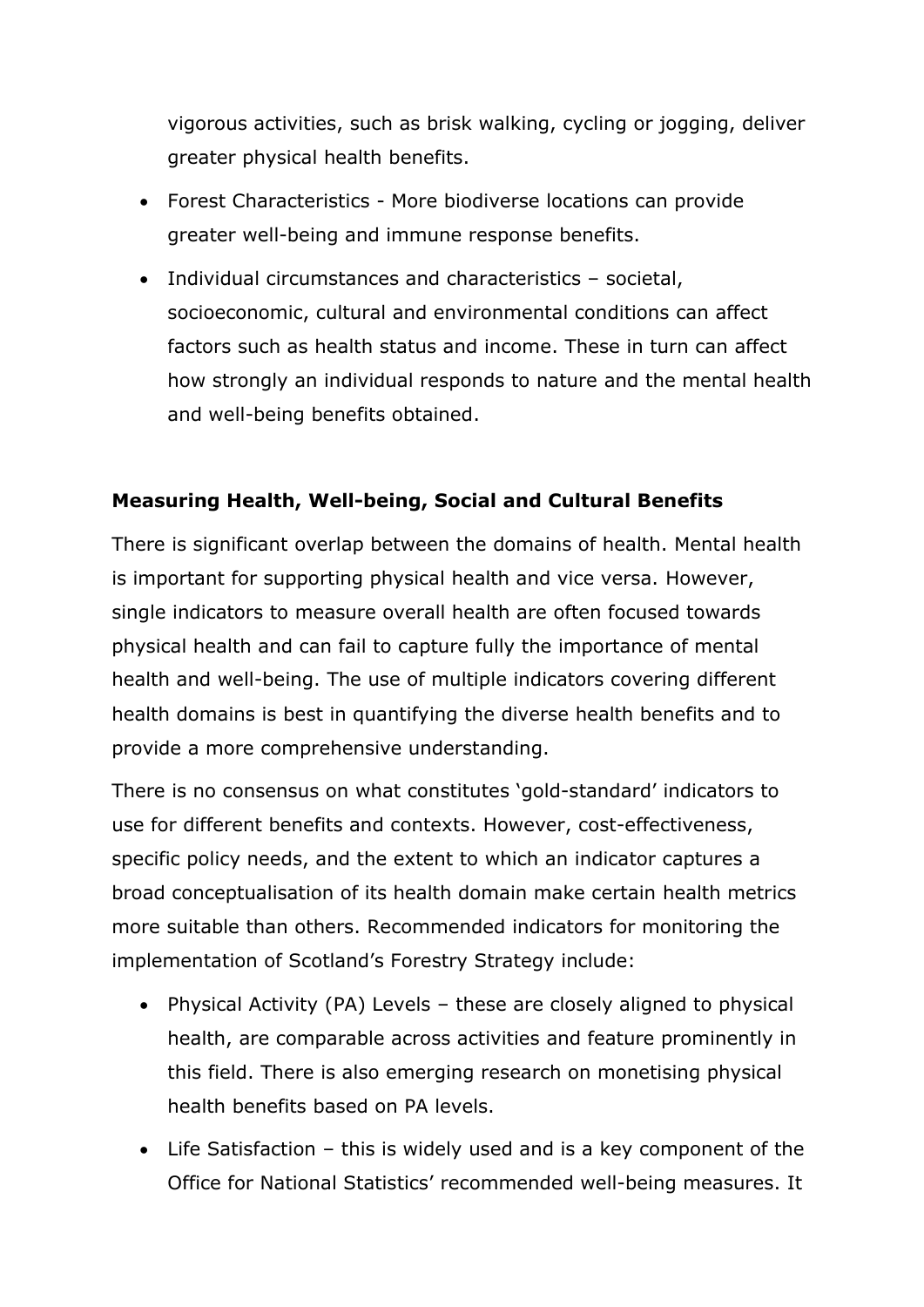has been used often for monitoring mental health in the environment and is an effective measure of population-level subjective well-being.

Social and Cultural Mixed-Methods – A mix of indicators can be used including the Nature Connection Index (NCI) which is used to assess the relative importance of nature to people and was used in the Monitoring Engagement with the Natural Environment Survey in England. The Pro-Nature Conservation Behaviour Scale can be coupled with the NCI as there is evidence of a positive association between nature connection, pro-environmental behaviours and wellbeing. Qualitative methods such as semi-structured interviews/focus groups can be combined with all of the above approaches to gain in-depth insights into motivations, benefits and experiences of forest visits.

#### **Recommendations on Monitoring Approaches**

To monitor these benefits from visits to Scotland's forests effectively, we recommend a best-practice 'in-depth' approach. A less costly 'intermediate' approach is also noted, which may prove more feasible depending upon the level of resources available. Both approaches involve surveys. We highlight key questions for inclusion and provide rough indicative estimates based upon a cost of £600 for a single pre-coded question and £890 for an open-ended question.

• **In-depth Approach –** We recommend a bespoke longitudinal survey with a large, representative sample of participants. A sample size of 5,000 respondents would deliver a demographically representative Scottish sample covering all protected equality characteristics.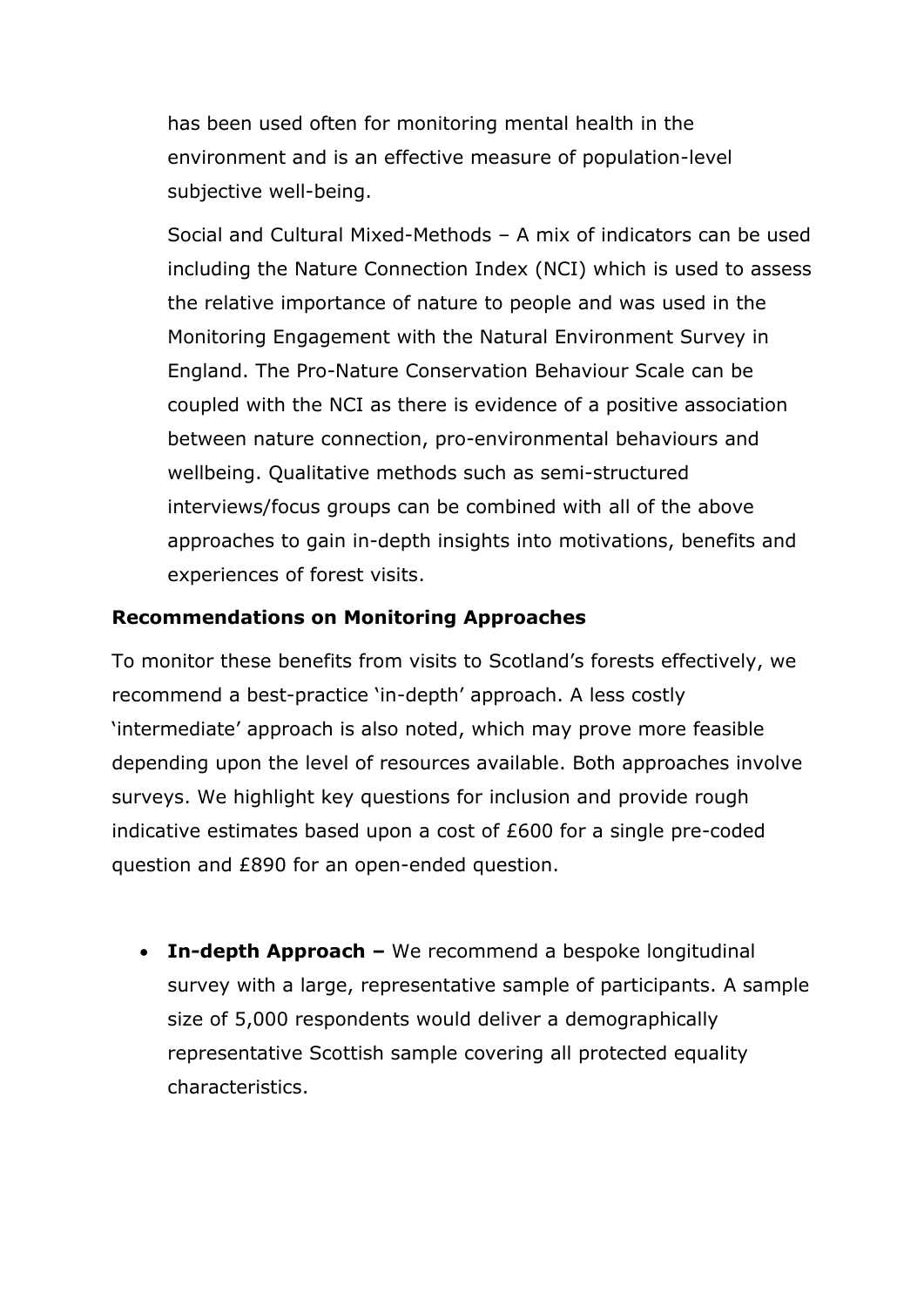Questions should cover *duration of visits* and *frequency of visits* over a given time period to understand the effects of exposure and to scale up benefits.

Questions on types of *activities conducted* and *activity duration* provide the foundation for estimating physical health benefits. This data can also be readily used to quantify impacts in terms of Quality-Adjusted Life Years (QALYs), a standardised health measurement that can be readily monetised.

A question on *Life satisfaction* should be included for a broad understanding of well-being benefits. In addition, including questions to measure mental health and well-being on the *Short Warwick-Edinburgh Mental Wellbeing Scale* would provide additional insight for understanding benefits associated with improvements in psychological functioning.

Social and cultural benefits could be addressed through similar questions included in *Public Opinion of Forestry (POF) England* that address social and cultural benefits, alongside the inclusion of *open-ended questions* for qualitative feedback. A quantitative metric, the *Nature Connection Index* could be used. Inclusion of an opt-in question to take part in *focus groups* or *interviews*  would offer an opportunity to collect further qualitative data and gain in-depth insights into social and cultural benefits.

For comparison of benefits between visits to different sites, questions could be included to ask participants *what type of woodland* they last visited, as well as a list of *what facilities were present* on the site that they visited.

Socioeconomic questions should be included to cover areas including *income* and *health status* as well as *sex*, *age*, *relationship status* and *education level*. Controlling for these factors is important for understanding causality when using health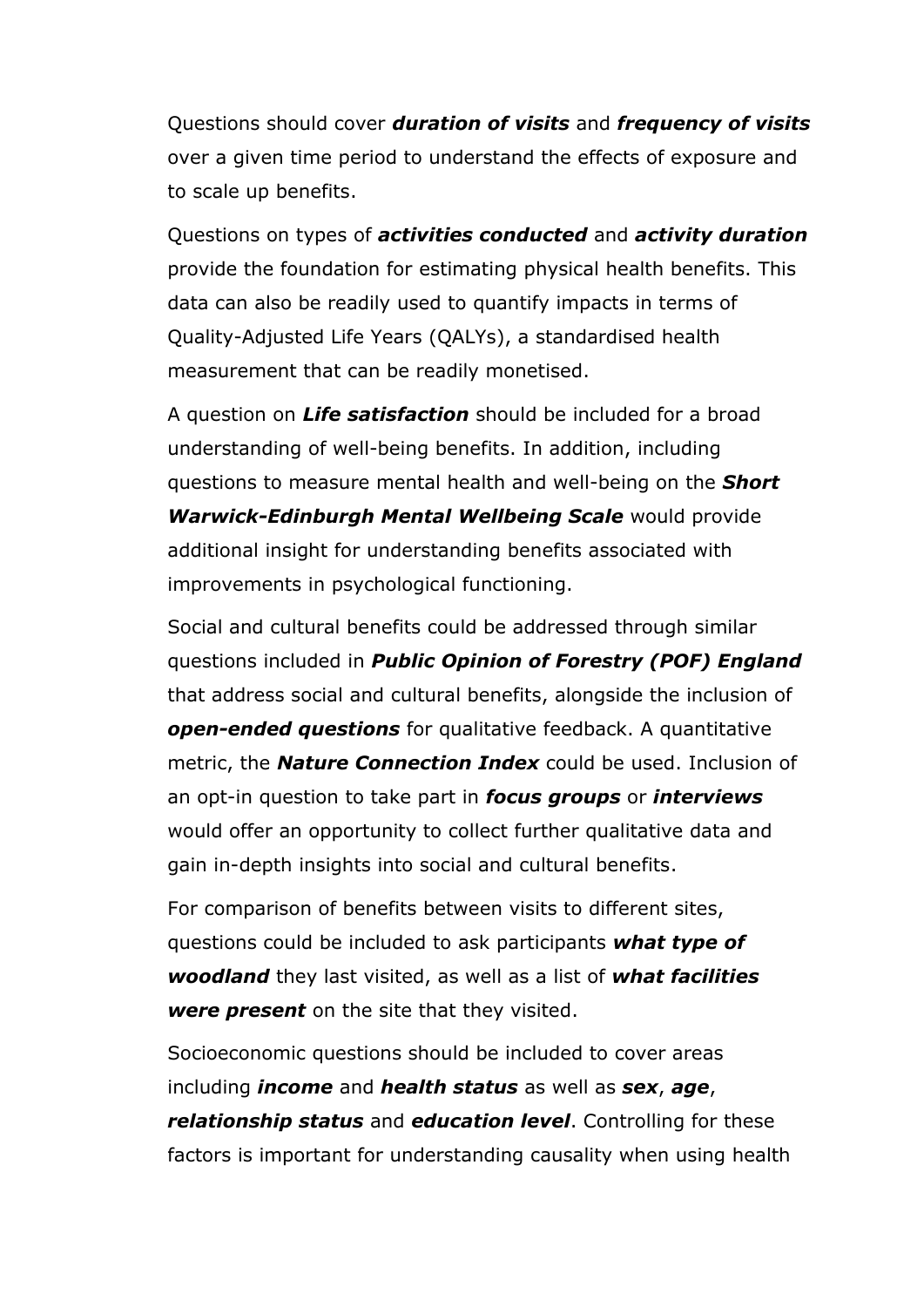indicators, especially for mental health and well-being benefits. Questions on ethnicity, religion and number of children in households are less important for understanding health and wellbeing causality but may be important inclusions for improving understanding about access to forests and the distribution of benefits.

The above could potentially be complemented by monitoring of biomarkers, e.g. cortisol, before and after a visit.

A minimum cost would be £11,380 from questions alone, although likely significant other costs would be associated with overall survey development, reaching respondents and interviews. Total costs for this approach may be comparable to [Scotland's People and Nature](https://www.nature.scot/snh-research-report-1062-scotlands-people-and-nature-survey-2017-18-outdoor-recreation-and-health)  [Survey](https://www.nature.scot/snh-research-report-1062-scotlands-people-and-nature-survey-2017-18-outdoor-recreation-and-health) (SPANS) (~£100k), or the All Forest Survey 2012 (~£250k), if qualitative data collection is prominent. An online panel, rather than using telephone or household data gathering may be more cost-effective.

• **Intermediate Approach** – A less costly approach (if resources do allow the in-depth approach we recommend to be adopted) would be to add additional questions to an existing survey to improve monitoring. If this approach were adopted, we would recommend adding questions to POF Scotland, due to its inherent focus on forestry, and that the following modifications are made:

The insertion of an additional question to capture *duration of visits*, alongside the existing question on frequency, allowing total time spent on forest visits to be estimated.

Questions included on *activities conducted* and *activity duration* would allow physical activity levels to be understood in more depth than currently available. This data could also be used to provide QALYs and associated economic values.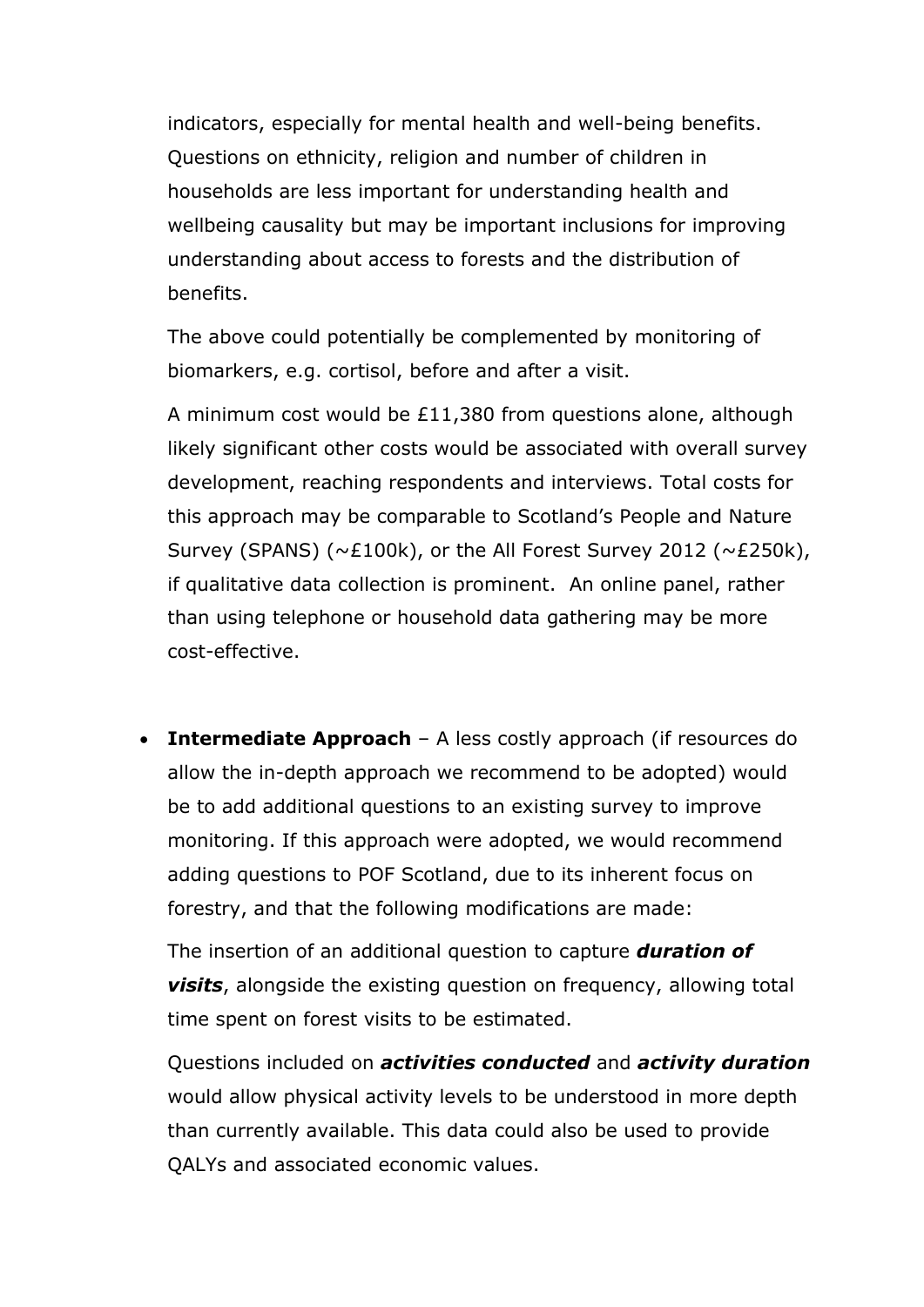The inclusion of a question on *life satisfaction* would capture mental health and wellbeing benefits. Social and cultural benefits could be addressed through including the same or similar questions as *POF England* on social and cultural aspects, with the additional inclusion of at least one *open-ended question* to collect qualitative feedback.

Existing questions already collect data on health status and employment, two highly influential socioeconomic factors. The survey could be improved by including a question on *income*, rather than just employment, although questions on income are often left unanswered by survey respondents.

A limitation of POF Scotland is the survey's relatively small sample size of just over 1,000 (in 2017), limiting its potential to separate out results for different equality groups.

An estimate for costs from question additions would be £5,690.

The SPANS and POF Scotland are the national datasets that gather the most relevant data in relation to forest visits. However, both have several notable limitations in their current forms that hinder effectively monitoring health, wellbeing, social and cultural benefits. Using datasets from these surveys without adding additional questions (a 'minimum' approach to monitoring) is considered insufficient to provide robust basis monitoring of health, well-being, social and cultural benefits of visits to Scotland's forests.

Our overall recommendation would be the adoption of the In-Depth approach. If resources do not allow for this, the Intermediate approach would be an alternative, offering less precision in certain areas. A key improvement for the Intermediate approach, if there is budget availability, would be increasing the sample size.